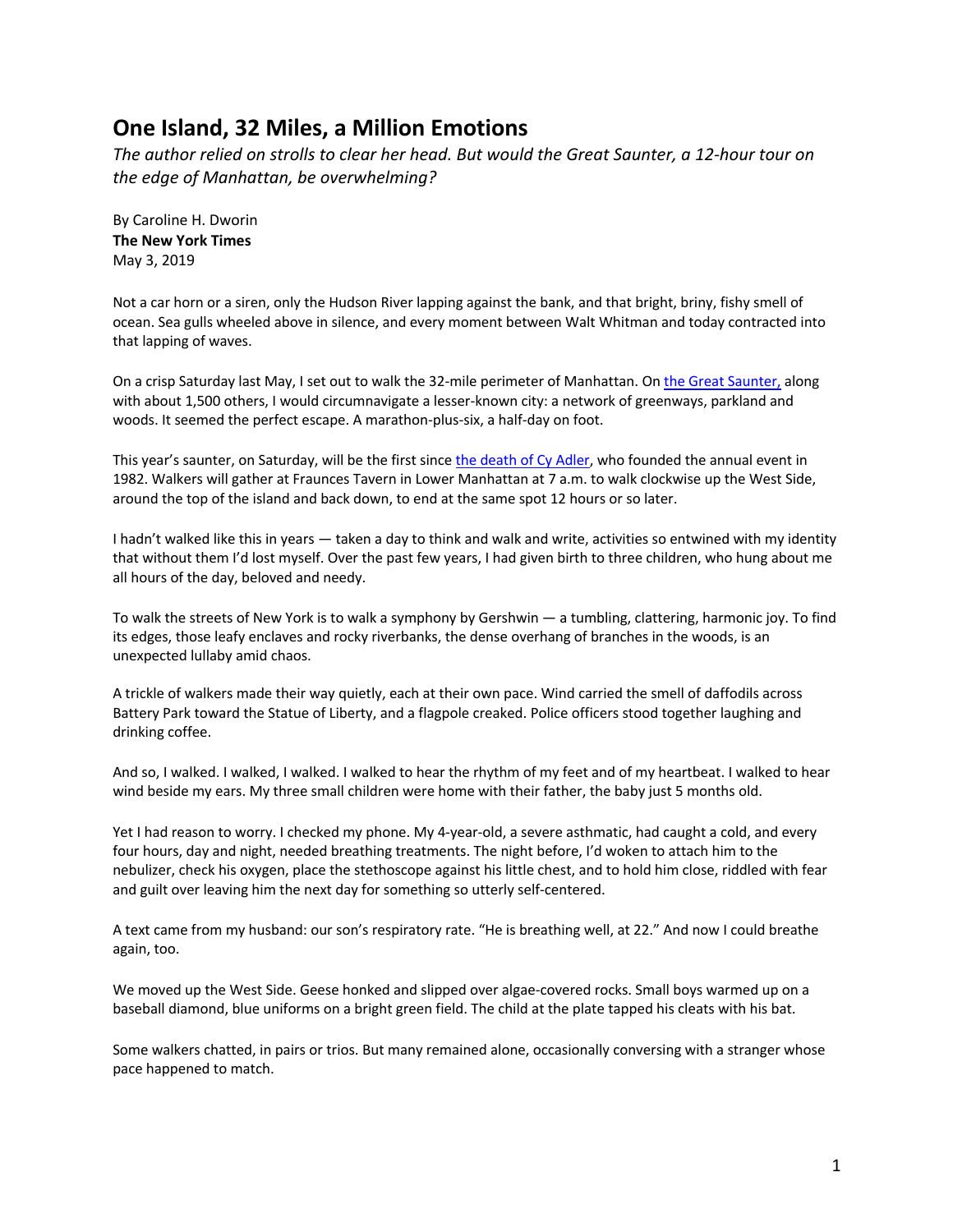Sea gulls, cyclists, the blustering wind. When you hit your stride, your steps become involuntary, like a heartbeat or the mechanics of a car. That is when you begin to float: to notice, think, to wonder at every blade of grass. It is the sort of movement that allows for the play of time and memory — lonely, then fulfilling, then desperately, profoundly sad.

And then you are blindsided by emotion, by joy. City walking represents a mental and spiritual freedom, a church for those not good at sitting still. It is a compulsive, romantic act. You can travel for miles and every moment encounter something new: weeping willow beside the river, cherry blossom and so much fresh, lush grass; those heartbreaking remnants of abandoned piers struggling to rise above the water's surface, history decaying in plain sight.

I grew up in London and lived there until I was 13. My river was the Thames. As children, we hunted around in the muck for treasure: sea glass, Roman coins, which we never found. The sun rose into a sky as gray as paper, and I walked that city as I walk this one now. I was a child in scuffed shoes, and my mother, often in the hospital, was dying of cancer.

I could never be at peace with stillness, sleeping with the lights on, the radio tuned to the news. I would walk from my house in the London borough of Lewisham in the direction of the city, through Blackheath Village, past All Saints Church, across the heath and through Greenwich Park.

Trafalgar Square pigeons perched on my shoulder and feasted from the palm of my hand. I wandered up Charing Cross Road, through the crowds on Shaftesbury Avenue, gazing at the windows on Regent Street.

There was safety in movement, in the traffic crawl of dusk, the swarming tourists, the streetlights, the taillights, the rain, Piccadilly Circus neon reflected in the evening puddles. All of this life, this tumbling movement — it kept me engaged and distracted, kept me from the shadow of the wheelchair in the hall, pill bottles lined up like gravestones, the stump at her shoulder from her amputated arm. How thin she had become.

I walked then because I was afraid of the phone ringing late at night, and a voice telling me she was dead.

The only way to still the chatter in my mind was to drown it out with the chatter of the streets. With solitude came darker thoughts. But with the city came thoughts about systems, communities, life together rather than death alone. Movement, car horns, ice cream trucks, children and dogs, strangers' conversations and arguments — it meant that life was present.

As we passed Washington Heights in Upper Manhattan, I realized: There was the pediatric hospital where my son almost died.

He lay in intensive care, my fat, gentle baby, too weak to move or breathe without help. Doctors were grim. I looked at his infant car seat alone in the corner of the room. Should he die tonight, I promised myself, I would not bring it home.

He survived, though we were back in the hospital often. We made trips on foot, through the woods in Central Park, down the avenues. He became an audience for street musicians, a chaser of pigeons. During rainstorms, we ran for shelter in the immense, gothic beauty of the Cathedral of St. John the Divine. He grew to be a lover of walking.

I checked my phone. All seemed to be well.

The George Washington Bridge from below is a Sistine Chapel of industry. This is a reason to walk, to find such perspective, to find oneself looking at a thing from another side.